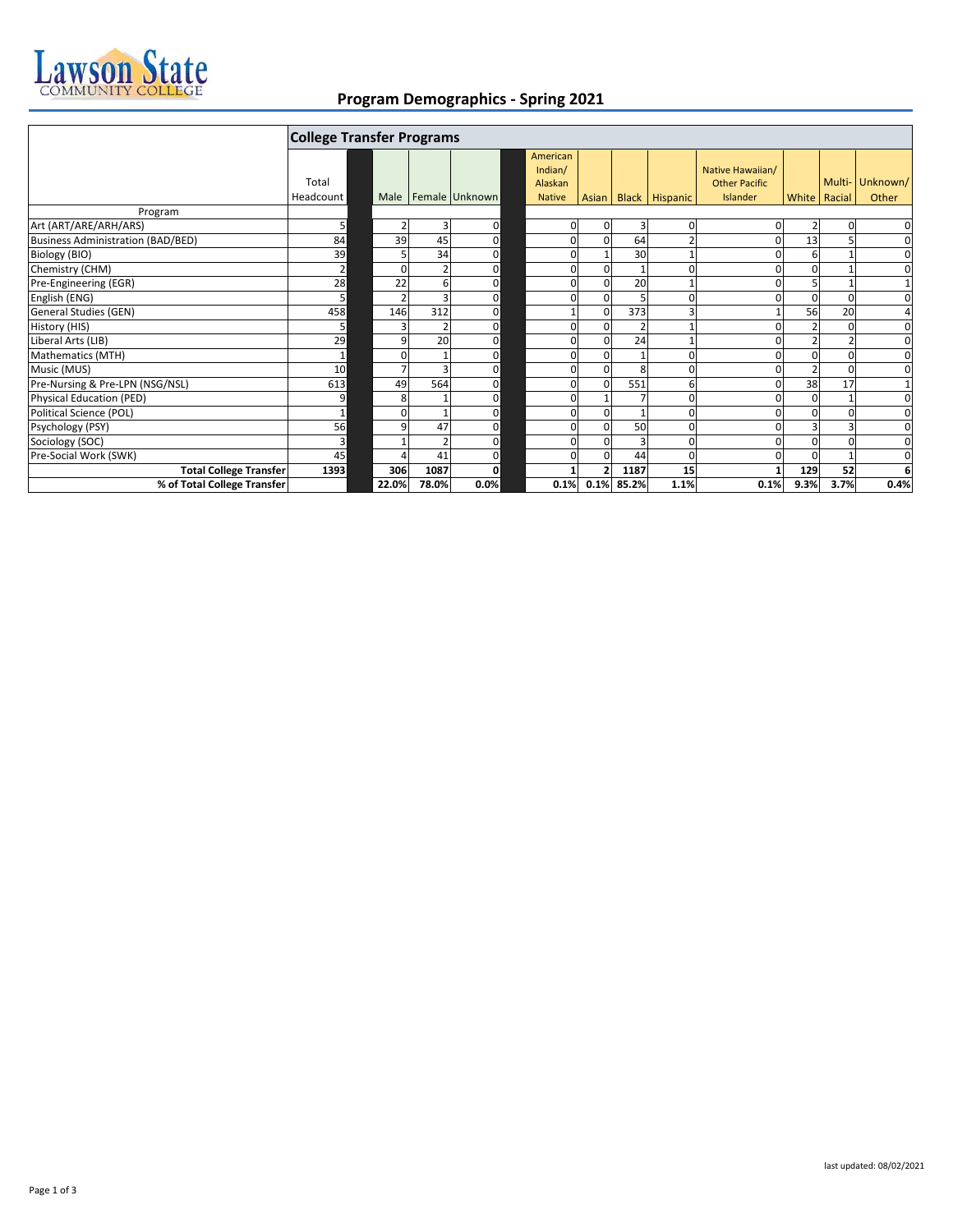

## **Program Demographics - Spring 2021**

|                                                  | <b>Career Technical Programs</b> |  |                |                |                |  |                                                 |                 |                |                |                                                      |                |                  |                   |
|--------------------------------------------------|----------------------------------|--|----------------|----------------|----------------|--|-------------------------------------------------|-----------------|----------------|----------------|------------------------------------------------------|----------------|------------------|-------------------|
|                                                  | Total<br>Headcount               |  | Male           |                | Female Unknown |  | American<br>Indian/<br>Alaskan<br><b>Native</b> | Asian           | <b>Black</b>   | Hispanic       | Native Hawaiian/<br><b>Other Pacific</b><br>Islander | White          | Multi-<br>Racial | Unknown/<br>Other |
| Autobody Repair (ABR)                            | 17                               |  | 17             | $\overline{0}$ | 0              |  | $\mathbf 0$                                     | $\mathbf 0$     | 15             | $\mathbf{0}$   | $\mathbf{0}$                                         | $\mathbf 0$    | $\mathbf{1}$     | $\mathbf{1}$      |
| Air Conditioning/Refrigeration (ACR)             | 63                               |  | 62             | $\mathbf{1}$   | 0              |  | $\mathbf 0$                                     | $\mathbf{1}$    | 37             | $\mathbf{1}$   | $\mathbf{0}$                                         | 20             | 3                | $\mathbf{1}$      |
| <b>Accounting (ACT)</b>                          | $\overline{22}$                  |  | $\overline{1}$ | 21             | $\mathbf 0$    |  | $\mathbf 0$                                     | $\mathbf 0$     | 19             | $\mathbf 0$    | $\mathbf 0$                                          | $\overline{2}$ |                  | $\mathbf 0$       |
| <b>AOT Programs (AOT)</b>                        | 13                               |  | 11             | $\overline{2}$ | 0              |  | $\mathbf 0$                                     | $\mathbf 0$     | 8              | $\mathbf 0$    | $\mathbf{0}$                                         | $\overline{a}$ | $\mathbf 0$      | $\mathbf{1}$      |
| Automotive Technology - GM ASEP (ASE)            | 16                               |  | 15             | $\mathbf{1}$   | $\mathbf 0$    |  | $\mathbf 0$                                     | $\mathbf 0$     | $\mathbf{1}$   | 5              | $\mathbf 0$                                          | 6              | $\overline{4}$   | $\mathbf 0$       |
| Automotive Technology - Ford Asset (ASF)         | 16                               |  | 16             | $\mathbf 0$    | 0              |  | $\mathbf 1$                                     | $\mathbf 0$     | $\mathbf{1}$   | $\mathbf 0$    | $\mathbf{0}$                                         | 12             | $\overline{2}$   | $\mathbf 0$       |
| Automotive Technology - Mercedes (ASM)           | 6                                |  | $\Delta$       | $\overline{2}$ | $\mathbf 0$    |  | $\mathbf 0$                                     | $\mathbf 0$     | $\overline{2}$ | $\mathbf 0$    | $\Omega$                                             | $\overline{4}$ | $\Omega$         | $\mathbf 0$       |
| Automotive Technology - Toyota T-Ten (AST)       | $\overline{22}$                  |  | 21             | $\mathbf{1}$   | $\Omega$       |  | $\mathbf 0$                                     | $\Omega$        | $\overline{2}$ | $\overline{2}$ | $\Omega$                                             | 12             | 6                | $\Omega$          |
| Automotive Mechanics (AUM)                       | 15                               |  | 15             | $\Omega$       | $\mathbf 0$    |  | $\Omega$                                        | $\Omega$        | 10             | $\overline{2}$ | $\Omega$                                             | $\overline{2}$ | $\mathbf{1}$     | $\Omega$          |
| <b>Automated Manufacturing (AUT)</b>             | 18                               |  | 18             | $\Omega$       | $\mathbf 0$    |  | $\Omega$                                        | $\Omega$        | 8              | $\Omega$       | $\Omega$                                             | 9              | $\overline{1}$   | $\Omega$          |
| <b>Barbering (BAR)</b>                           | 15                               |  | 13             | $\overline{2}$ | $\overline{0}$ |  | 0                                               | $\mathbf 0$     | 13             | $\overline{0}$ | $\mathbf 0$                                          | $\mathbf 0$    | $\overline{2}$   | $\overline{0}$    |
| <b>Building Construction (BUC)</b>               | 14                               |  | 10             | 4              | $\mathbf 0$    |  | $\mathbf 1$                                     | $\mathbf{1}$    | 9              | $\mathbf 0$    | $\mathbf 0$                                          | $\overline{2}$ | $\overline{1}$   | 0                 |
| <b>Business Admin and Management (BUS)</b>       | 115                              |  | 45             | 70             | 0              |  | 0                                               | $\mathbf 0$     | 94             | $\pmb{0}$      | 0                                                    | 13             | 8                | $\mathbf 0$       |
| Commercial Art (CAT)                             | 17                               |  | 10             | $\overline{7}$ | 0              |  | $\mathbf 0$                                     | $\mathbf 0$     | 14             | $\pmb{0}$      | $\mathbf 0$                                          | $\mathbf{1}$   | $\overline{2}$   | 0                 |
| Commercial Food Services/Culinary Arts (CFS/CUA) | 43                               |  | 13             | 30             | $\mathbf 0$    |  | 0                                               | $\mathbf{0}$    | 40             | $\mathbf{0}$   | $\mathbf{0}$                                         | $\mathbf{1}$   | $\overline{2}$   | $\mathbf 0$       |
| Child Development (CHD)                          | 48                               |  | $\overline{1}$ | 47             | 0              |  | 0                                               | $\mathbf{0}$    | 45             | $\mathbf 0$    | $\mathbf 0$                                          | $\overline{2}$ | $\mathbf{1}$     | $\mathbf 0$       |
| Computer Science-Bus Ed (CIB/CIM/CIS)            | 66                               |  | 52             | 14             | 0              |  | $\mathbf 1$                                     | $\mathbf 0$     | 53             | $\mathbf{0}$   | $\mathbf{0}$                                         | $\overline{7}$ | $\overline{4}$   | $\mathbf{1}$      |
| Cosmetology (COS)                                | 34                               |  | $\overline{1}$ | 33             | $\mathbf 0$    |  | 0                                               | $\mathbf 0$     | 32             | $\mathbf 0$    | $\mathbf 0$                                          | $\mathbf 0$    | $\overline{2}$   | $\mathbf 0$       |
| Criminal Justice (CRJ)                           | 36                               |  | 8              | 28             | 0              |  | 0                                               | $\mathbf 0$     | 31             | $\overline{2}$ | $\mathbf 0$                                          | $\mathbf{1}$   | $\overline{1}$   | $\mathbf{1}$      |
| Dental Assisting (DAT)                           | $\overline{22}$                  |  | C.             | 20             | $\mathbf 0$    |  | 0                                               | $\mathbf 0$     | 17             | $\overline{1}$ | $\mathbf 0$                                          | 3              | $\overline{1}$   | $\mathbf 0$       |
| Drafting (DDT)                                   | 5                                |  | 2              | 3              | $\mathbf 0$    |  | 0                                               | $\mathbf 0$     | 3              | $\mathbf{1}$   | $\mathbf 0$                                          | $\mathbf{1}$   | $\mathbf 0$      | $\mathbf 0$       |
| Diesel Mechanics (DEM)                           | 14                               |  | 14             | $\Omega$       | $\mathbf 0$    |  | 0                                               | $\Omega$        | $\overline{7}$ | $\mathbf 0$    | 0                                                    | 6              | $\mathbf 0$      | $\mathbf{1}$      |
| Diagnostic Medical Sonography (DMS)              | 9                                |  | $\overline{1}$ | 8              | 0              |  | 0                                               | $\mathbf 0$     | 3              | $\Omega$       | $\Omega$                                             | 6              | $\Omega$         | $\Omega$          |
| Electronics (EET)                                | $\mathbf{1}$                     |  | $\overline{1}$ | $\Omega$       | $\mathbf 0$    |  | $\mathbf 0$                                     | $\Omega$        | $\mathbf{1}$   | $\Omega$       | $\Omega$                                             | $\mathbf 0$    | $\Omega$         | $\Omega$          |
| <b>Emergency Medical Services (EMS/EMA)</b>      | 16                               |  | $\mathbf{q}$   |                | 0              |  | $\overline{0}$                                  | $\Omega$        | 13             | $\Omega$       | $\Omega$                                             | $\overline{2}$ | $\overline{1}$   | $\Omega$          |
| <b>Hospitality Services Management (HSM)</b>     | $\overline{4}$                   |  | $\overline{z}$ | $\overline{2}$ | $\mathbf 0$    |  | $\mathbf 0$                                     | $\mathbf 0$     | $\overline{a}$ | $\Omega$       | $\mathbf 0$                                          | $\mathbf 0$    | $\mathbf 0$      | $\mathbf 0$       |
| Industrial Electronics (ILT/ILE)                 | 30                               |  | 27             | 3              | $\mathbf 0$    |  | 0                                               | $\mathbf 0$     | 19             | $\pmb{0}$      | $\mathbf 0$                                          | 9              | $\overline{2}$   | $\mathbf 0$       |
| Industrial Maintenance (INT)                     | 9                                |  | 9              | $\mathbf 0$    | 0              |  | $\mathbf 0$                                     | $1\overline{ }$ | $\overline{4}$ | $\pmb{0}$      | 0                                                    | $\overline{4}$ | $\mathbf 0$      | $\mathbf 0$       |
| <b>Licensed Practical Nursing (LPN)</b>          | 34                               |  | $\Delta$       | 30             | $\mathbf 0$    |  | $\mathbf 0$                                     | $\overline{2}$  | 21             | $\mathbf 0$    | $\mathbf{0}$                                         | 10             | $\overline{1}$   | $\mathbf 0$       |
| Legal Secretary (LSC)                            | 3                                |  | $\Omega$       | 3              | 0              |  | $\mathbf 0$                                     | $\mathbf 0$     | 3              | $\mathbf 0$    | $\mathbf 0$                                          | $\mathbf 0$    | $\mathbf 0$      | $\mathbf 0$       |
| Medical Secretary (MDS)                          | $\overline{22}$                  |  | $\Omega$       | 22             | $\mathbf 0$    |  | $\mathbf 0$                                     | $\mathbf 0$     | 19             | $\mathbf 0$    | $\mathbf 0$                                          | 3              | $\mathbf 0$      | $\mathbf 0$       |
| Machine Tool Technology (MTT/CNC)                | $\overline{7}$                   |  | 5              | $\overline{2}$ | 0              |  | 0                                               | $1\overline{ }$ | $\mathbf{1}$   | $\mathbf{1}$   | $\mathbf 0$                                          | $\overline{4}$ | $\mathbf 0$      | 0                 |
| <b>Nursing Assistant (NAS)</b>                   | $\mathbf{1}$                     |  |                | $\Omega$       | $\mathbf 0$    |  | $\mathbf 0$                                     | $\mathbf 0$     | $\mathbf{1}$   | $\mathbf 0$    | $\mathbf 0$                                          | $\mathbf 0$    | $\mathbf 0$      | $\mathbf 0$       |
| Nursing (NUR)                                    | 105                              |  | q              | 96             | 0              |  | 0                                               | $\mathbf{1}$    | 77             | $\mathbf 0$    | $\mathbf 0$                                          | 22             | 5                | $\mathbf 0$       |
| Office Administration (OAD)                      | 6                                |  | $\Omega$       | 6              | $\mathbf 0$    |  | $\mathbf 0$                                     | $\mathbf 0$     | 6              | $\mathbf 0$    | 0                                                    | $\mathbf 0$    | $\mathbf 0$      | $\mathbf 0$       |
| Plumbing (PLB)                                   | 10                               |  | 10             | $\Omega$       | $\mathbf 0$    |  | 0                                               | $\mathbf 0$     | 5              | $\mathbf 0$    | 0                                                    | $\overline{4}$ | $\overline{1}$   | $\mathbf 0$       |
| Real Estate (RLS)                                | $\mathbf 1$                      |  | $\Omega$       | 1              | $\mathbf 0$    |  | $\mathbf 0$                                     | $\Omega$        | 1              | $\Omega$       | $\Omega$                                             | $\mathbf 0$    | $\Omega$         | $\Omega$          |
| Robotics (ROB)                                   | $\mathbf{1}$                     |  | $\overline{1}$ | $\Omega$       | $\mathbf 0$    |  | 0                                               | $\Omega$        | $\mathbf{1}$   | $\Omega$       | $\mathbf 0$                                          | $\mathbf 0$    | $\Omega$         | $\mathbf 0$       |
| Radio/TV Broadcasting (RTV)                      | 14                               |  |                |                | 0              |  | $\mathbf 0$                                     | $\mathbf 0$     | 14             | $\Omega$       | $\Omega$                                             | $\mathbf 0$    | $\Omega$         | $\Omega$          |
| Social Work Technician (SWT)                     | 9                                |  | $\overline{2}$ | $\overline{7}$ | $\mathbf 0$    |  | $\mathbf 0$                                     | $\mathbf 0$     | 9              | $\mathbf 0$    | 0                                                    | $\mathbf 0$    | $\mathbf 0$      | $\mathbf 0$       |
| Welding (WDT)                                    | 45                               |  | 41             | 4              | $\mathbf 0$    |  | $\overline{2}$                                  | $\Omega$        | 20             | $\mathbf{1}$   | $\mathbf 0$                                          | 19             | $\overline{2}$   | $\mathbf{1}$      |
| <b>Total Career Technical</b>                    | 964                              |  | 480            | 484            | $\mathbf{0}$   |  | 5                                               | $\overline{7}$  | 683            | 16             | 0                                                    | 191            | 55               | $\overline{7}$    |
| % of Total Career Technical                      |                                  |  | 49.8%          | 50.2%          | 0.0%           |  | 0.5%                                            |                 | 0.7% 70.9%     | 1.7%           |                                                      | 0.0% 19.8%     | 5.7%             | 0.7%              |